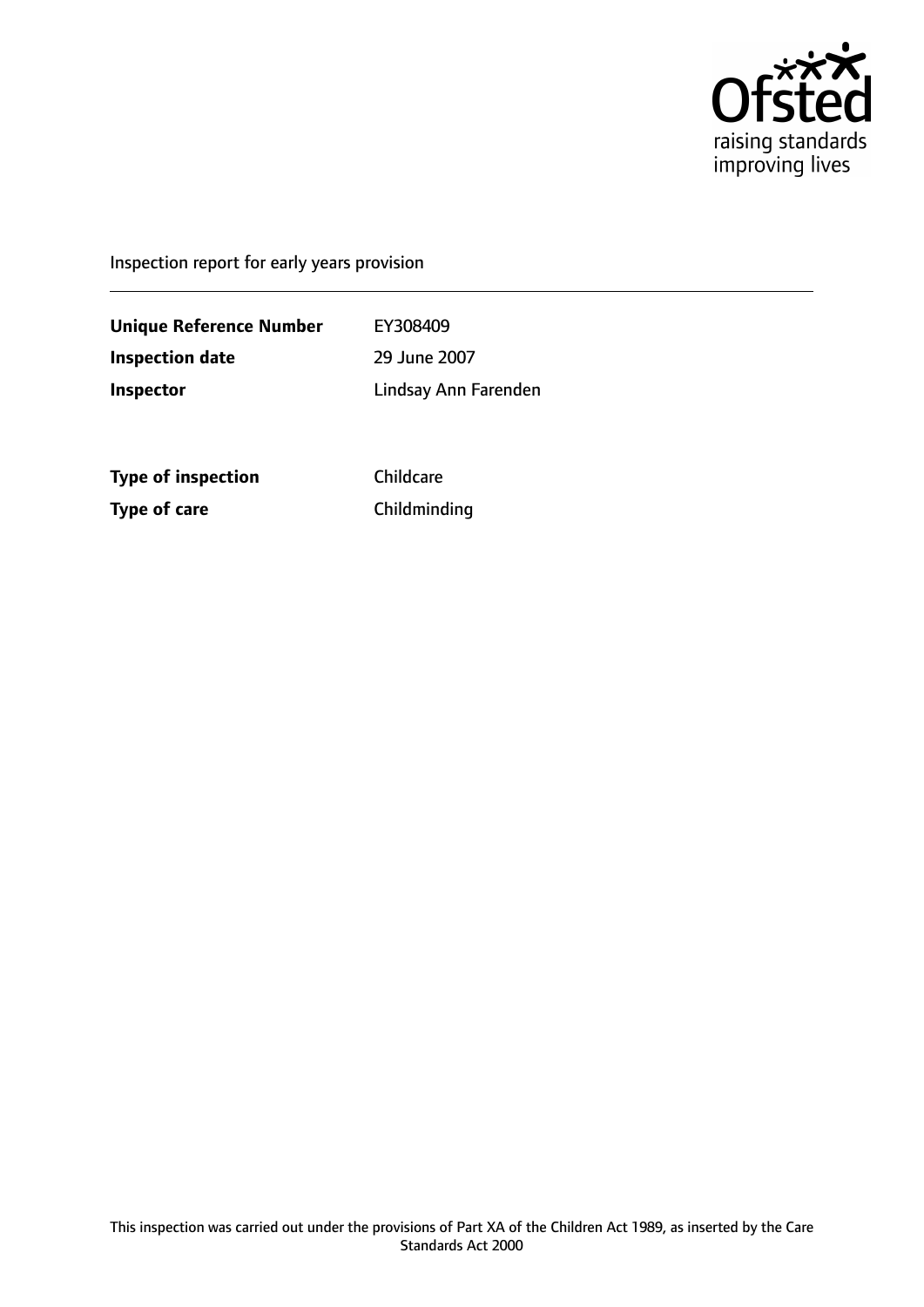### **ABOUT THIS INSPECTION**

The purpose of this inspection is to assure government, parents and the public of the quality of childcare and, if applicable, of nursery education. The inspection was carried out under Part XA Children Act 1989 asintroduced by the Care Standards Act 2000 and, where nursery education is provided, under Schedule 26 of the School Standards and Framework Act 1998.

This report details the main strengths and any areas for improvement identified during the inspection. The judgements included in the report are made in relation to the outcomes for children set out in the Children Act 2004; the National Standards for under 8s day care and childminding; and, where nursery education is provided, the *Curriculum guidance for the foundation stage.*

The report includes information on any complaints about the childcare provision which Ofsted has received since the last inspection or registration or 1 April 2004 whichever is the later.

## **The key inspection judgements and what they mean**

*Outstanding: this aspect of the provision is of exceptionally high quality Good: this aspect of the provision is strong Satisfactory: this aspect of the provision is sound Inadequate: this aspect of the provision is not good enough*

For more information about early years inspections, please see the booklet *Are you ready for your inspection?* which is available from Ofsted's website: *www.ofsted.gov.uk.*

## **THE QUALITY AND STANDARDS OF THE CARE**

On the basis of the evidence collected on this inspection:

The quality and standards of the care are good. The registered person meets the National Standards for under 8s day care and childminding.

### **WHAT SORT OF SETTING IS IT?**

The childminder has been registered since 2005. She lives with her one year old daughter in the Battersea area within the London borough of Wandsworth. They live in a two-bedroom flat which is situated within close proximity of shops, local amenities and transport facilities. The rooms available for children to use include the living room and two bedrooms.

The childminder is registered to provide care for three children under eight years. She currently cares for two children under five years on full and a part time basis. The childminder occasionally works with a assistant.

The childminder attends local community groups and takes children to parks.

### **THE EFFECTIVENESS OF THE PROVISION**

### **Helping children to be healthy**

The provision is good.

Children play in a clean home where they develop an understanding of good personal hygiene, because the childminder ensures they wash their hands after using the toilet and before meals.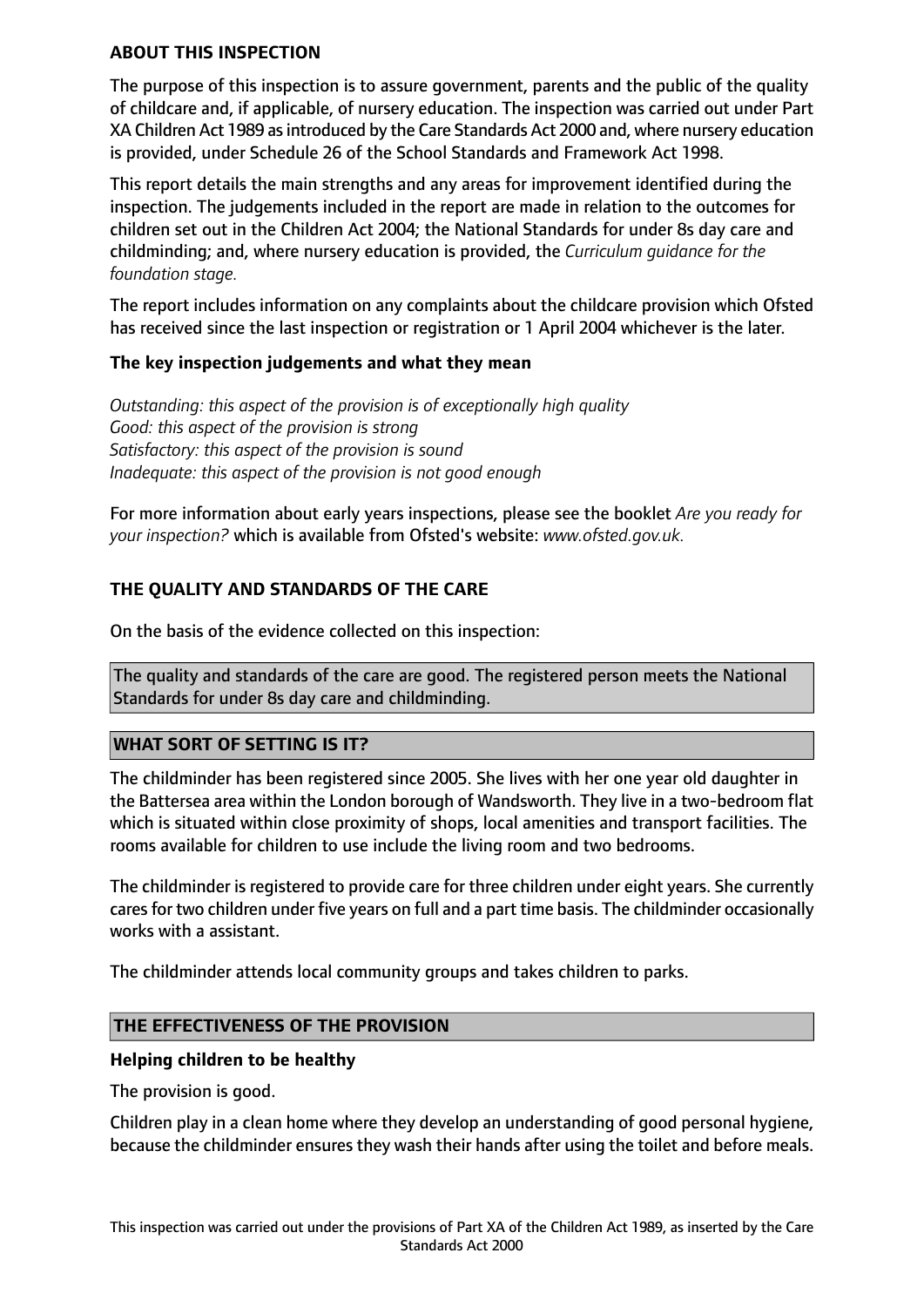The childminder herself has taken steps to prevent the spread of infection, by using disinfectant when necessary, cleaning the toilet seat after each use and wearing gloves to change nappies.

Children benefit from healthy snacks and meals, such as foods cooked from fresh ingredients, sandwiches with a variety of fillings and fruit, which the childminder knows children enjoy. This helps them develop healthy eating habits from a young age. The childminder works closely with the parents to make sure children do not receive any foods that have an adverse effect on them. Children are provided with easy accessibility to drinks which ensures they do not get thirsty and remain hydrated throughout the day.

Children's health is safeguarded because the childminder has a well stocked first aid box and has attended first aid training. Parents provide appropriate consents in relation to emergency medical treatment. This means children are safeguarded in the event of an accident. The childminder carries out suitable procedures for administrating medication to prevent overdosing. The sickness policy informs parents that children who have an infectious illness do not attend thus preventing the spread of contagious ailments.

Children are provided with a good range of activities, which contribute to their physical development and a healthy lifestyle. They regularly visit community centres, where they are able to play in an enclosed outside area, ride wheeled toys, crawl through tunnels and use climbing equipment. Children also enjoy visiting parks where they further access large play equipment, receive plenty of fresh air. Children's individual rest needs are met well, as they sleep on comfortable air beds with sleeping bags.

## **Protecting children from harm or neglect and helping them stay safe**

The provision is good.

Children are able to move around the home very safely because the childminder has given priority to protect children from hazards. For example, all cupboards in the lounge and kitchen have safety catches to prevent children's access to them and the kitchen door is kept locked, unless used by the childminder. Children are well safeguarded by a fire blanket fitted in the kitchen and working smoke alarms in the hallway and the lounge. The childminder has a written fire evacuation procedure, which she regularly practises with the children. This helps them learn what to do in the event of a fire.

The layout of the flat makes it easy for the childminder to supervise the children and be in hearing distance of them all the time. The childminder reduces the risks to children outside of the home, because she takes precautions to keep them safe. For example, she uses a wrist strap and holds younger children's hands when walking and ensures they wear appropriate restraints in the buggy. Children learn about road safety and the importance of using pedestrian crossings whenever possible. She also takes a first aid box out with her, so she is able to attend to any minor injuries.

Children have access to a good range of quality play resources, which the childminder makes sure are safe and suitable for their age and stage of development. Children can independently select from this range of resources, which are stored in plastic draws in the lounge, which gives them freedom of choice.

The childminder has a good range of equipment to meet children's needs such as a child size bench and seat, buggy, changing mat.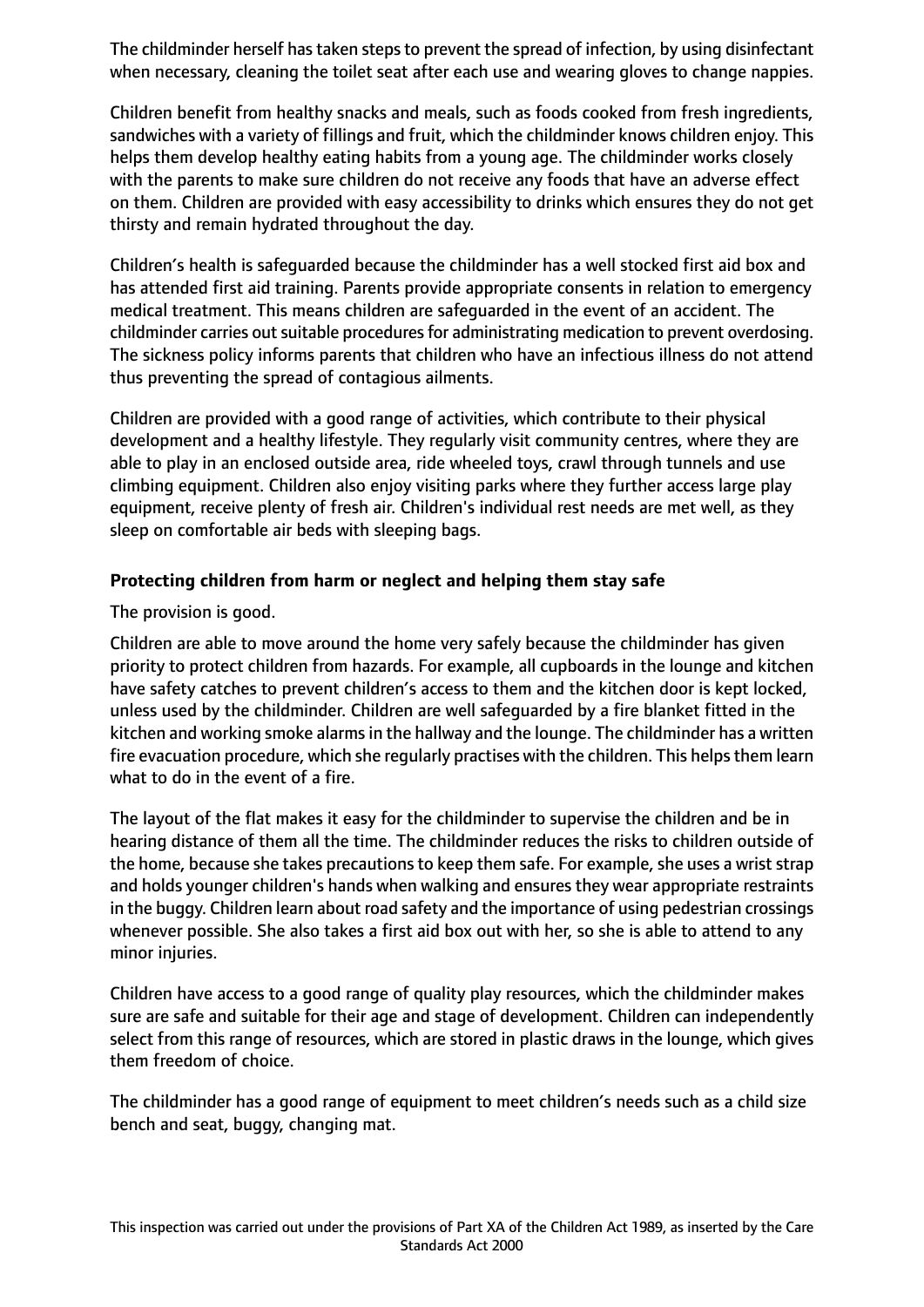The childminder has a sound understanding of the signs and symptoms of abuse because she has attended child protection training. She is aware of how to proceed if there are concerns about a child in her care. This safeguards children's welfare and wellbeing.

## **Helping children achieve well and enjoy what they do**

The provision is good.

Children are confident and settled in the childminder's home. She joins in with their play by sitting on the floor and encouraging their development and skills with the resources. The lounge is well organised into a child centred environment. Children eagerly select what they want to play with, such as the doctor's set, using it with dolls based on first hand experiences. Children are constantly occupied and enjoy investigating how play computers work and using appropriate language, such as this is the mouse. Children express themselves creatively through a variety of mediums. They do sticking activities, make collages and mould plastercine into models. Children get great pleasure from drawing and painting pictures. They proudly show what they have done to the childminder, who puts some on the wall, which gives children a sense of belonging and makes them feel their work is valued.

Children enjoy looking at books in the book area and with the childminder. They sometimes visit the library to look at and choose books. This encourages children's interest in books and language skills. Labels on toy storage draws help children to learn that words and letters have meaning.

Children look forward to visiting the one o'clock club and children's centre, where they can socialise with other children, access a further range of both indoor and outdoor activities, including a sensory room. This contributes to children's enjoyment and all round development.

## **Helping children make a positive contribution**

The provision is satisfactory.

Children are valued and respected as individuals. Their needs are met well, as the childminder obtains from parents details of each child's dietary requirements and needs when she first starts caring for them. Children benefit from the good relationships the childminder has established with the parents. The childminder shares information with the parents on a daily basis on their child's day whilst in her care, which ensures continuity of care for the children and provides them with guidance on child care issues if they request this. She shares policies which includes the complaint procedure and information on her childminder service with the parents. She has started to produce a file of children's art work for parents to keep when their child leaves.

Children have access to small range of books and play resources which provide them with positive images of diversity. They learn about their local community through routine outings to parks and community centres.

The childminder manages children's behaviour through distraction mainly and simple explanations that are appropriate to their age and understanding. Children benefit from praise for their efforts and achievements from the childminder, which develops their confidence and self esteem. Children enjoy a regular routine and when playing are kept busy. This prevents challenging behaviour occurring.

Although the childminder is not currently caring for children with learning difficulties and or disabilities, she would be happy to do so in the future. She would find out about the child's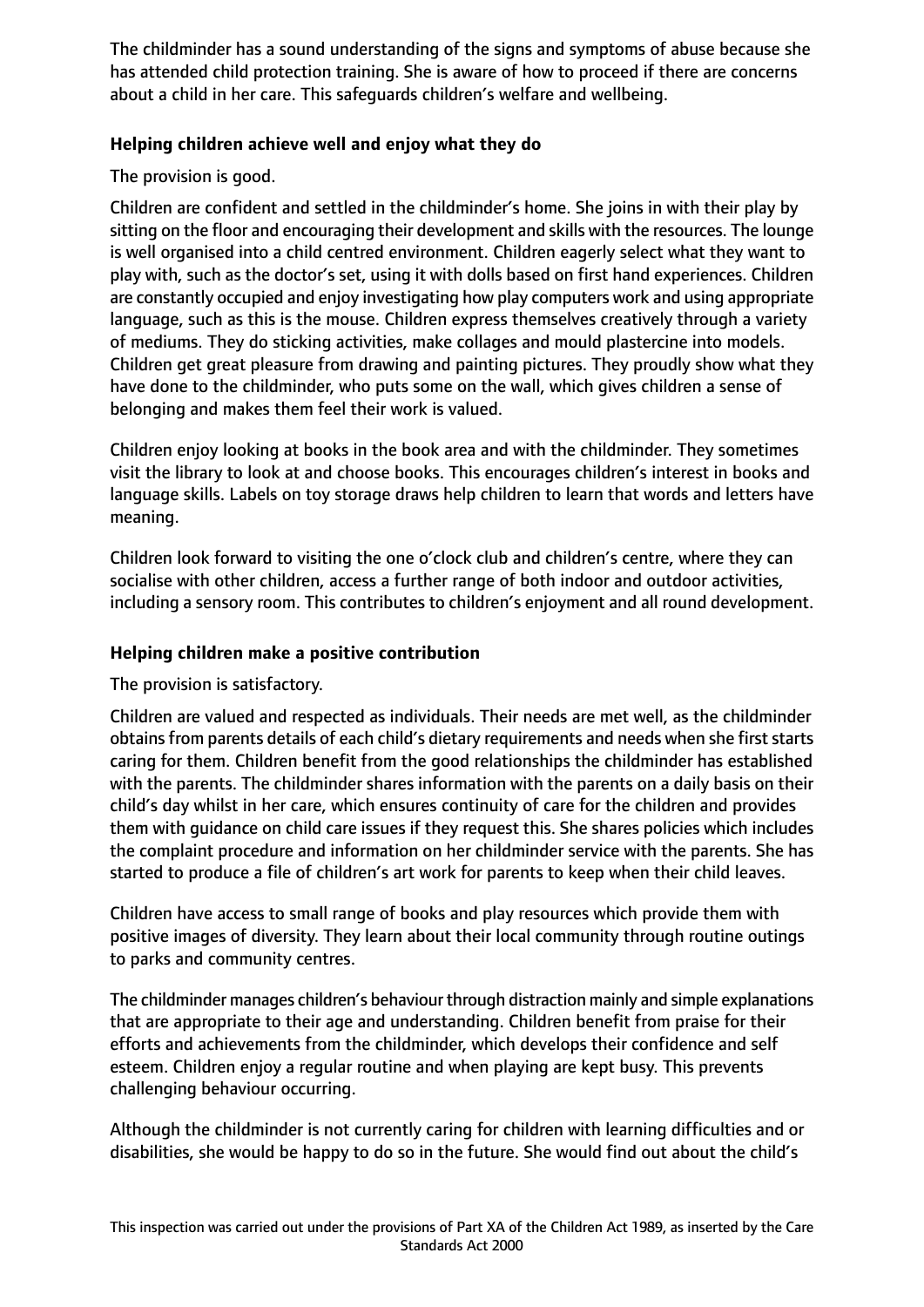needs and how they can be met from the parents. The childminder has attended training on sign language to enable her to support children with communication problems.

## **Organisation**

The organisation is good.

Children benefit from the home being well organised around the children's needs, providing them with a child centred environment, which promotes their play opportunities. The childminder dedicates her time to the children and responds to their requirements well.

The childminder makes appropriate use of contracts to invite discussions with parents about their child's individual needs and policies are used to promote the welfare and safety of the children. All the required records and documentation are in place and kept in a confidential manner. The childminder displays registration certificate, so parents can view it easily. The childminder attends regular training, which ensures she keeps up to date with current childcare practices. This benefits children's overall care and learning. The setting meets the needs of the range of children for whom it provides.

## **Improvements since the last inspection**

At the last inspection actions were made to improve the quality of childcare. Since the last inspection the childminder has improved documentation, which includes a daily record of children's attendance and written consents from parents. She now provides a suitable range of play equipment and has attended training on child development, enabling her to provide a good range of activities to meet the developmental needs of the children. To safeguard children's health the childminder has improved hygiene procedures in the home and children now always have drinking water accessible to them. To safeguard children the childminder ensures all hazards are inaccessible to children and has developed her knowledge on child protection. Through training the childminder has developed her awareness of effective ways to manage children's behaviour to promote their welfare and development.

# **Complaints since the last inspection**

Since the last inspection there have been no complaints made to Ofsted that required the provider or Ofsted to take any action in order to meet the National Standards.

The provider is required to keep a record of complaints made by parents, which they can see on request. The complaints record may contain complaints other than those made to Ofsted.